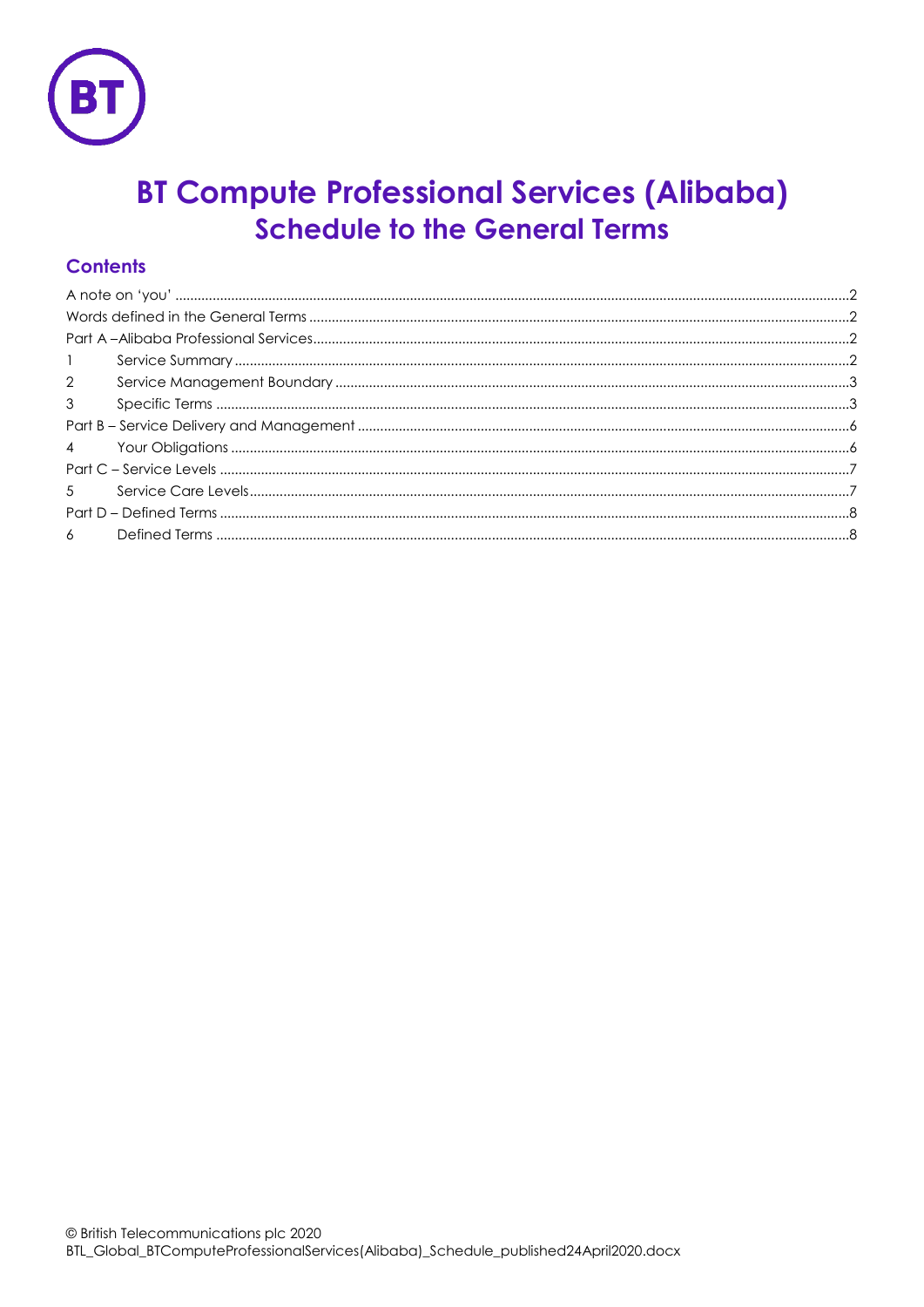

#### <span id="page-1-0"></span>**A note on 'you'**

'You' and 'your' mean the Customer.

#### <span id="page-1-1"></span>**Words defined in the General Terms**

Words that are capitalised but have not been defined in this Schedule have the meanings given to them in the General Terms.

## <span id="page-1-2"></span>**Part A –Alibaba Professional Services**

#### <span id="page-1-3"></span>**1 Service Summary**

BT will provide you with a professional consulting service that will assess the compatibility of your current IT infrastructure to receive Alibaba Cloud Services and subject to this survey and your confirmation that you wish to receive Alibaba Cloud Services, BT will migrate you to Alibaba Cloud Services in accordance with the requirements set out in any applicable SOW ("**Alibaba Professional Services**").

The services BT can provide to you include, but are not limited to, the following and will be described in your SOW:

#### <span id="page-1-4"></span>1.1 **Professional Services Consultancy**

- 1.1.1 BT will review your current IT infrastructure to understand its suitability to receive Alibaba Cloud Services and provide you with a report which will consist of:
	- (a) analysis of your current IT infrastructure, challenges and goals;
	- (b) reviewing the types of applications and virtualisation used on your IT infrastructure; and
	- (c) understanding the number of data centres, servers, databases and other computing components that make up your IT infrastructure.
- <span id="page-1-6"></span><span id="page-1-5"></span>1.1.2 Based on the outcome of the report produced in accordance with Paragraph [1.1.1,](#page-1-4) BT will provide you with:
	- (a) an assessment of the risks of migrating your IT infrastructure to Alibaba Cloud Services consisting of:
		- (i) compatibility with Alibaba Cloud Services; and
		- (ii) system reinvention, performance and management risk assessment;
	- (b) high level design and requirements to migrate your IT infrastructure to Alibaba Cloud Services consisting of:
		- (i) Alibaba Cloud Services mapping to legacy technical architecture;
		- (ii) logical topology design on Alibaba Cloud Services;
		- (iii) network architecture design based on Alibaba Cloud Services;
		- (iv) backup solution in Alibaba Cloud Services;
		- (v) hybrid cloud architecture;
		- (vi) disaster recovery design;
		- (vii) migration strategy for different system components;
		- (viii) cost evaluation for each cloud resource; and
		- (ix) delivery planning for cloud migration.
- 1.1.3 If BT does not hear from you within 10 working days from the day BT confirms to you that the activities set out in Paragraph[s 1.1.1](#page-1-4) and [1.1.2](#page-1-5) are complete or any other timescale as set out in your SOW, BT will consider the deliverables complete and you may incur additional Charges for any further work notified to BT after this date.

#### 1.2 **Build and Migrate**

- 1.2.1 BT will migrate you to Alibaba Cloud Services in accordance with the high level design BT has provided to you in accordance with Paragraph [1.1.2\(b\)](#page-1-6) consisting of:
	- (a) application system architecture reinvention;
	- (b) database reinvention;
	- (c) application reinvention;
	- (d) system test validation;
	- (e) migration preparation;
	- (f) finalisation of low level design document;
	- (g) cloud resource provisions and configuration, environment setup;
	- (h) migration tools configuration and validation;
	- (i) database and file system migration, backup solution;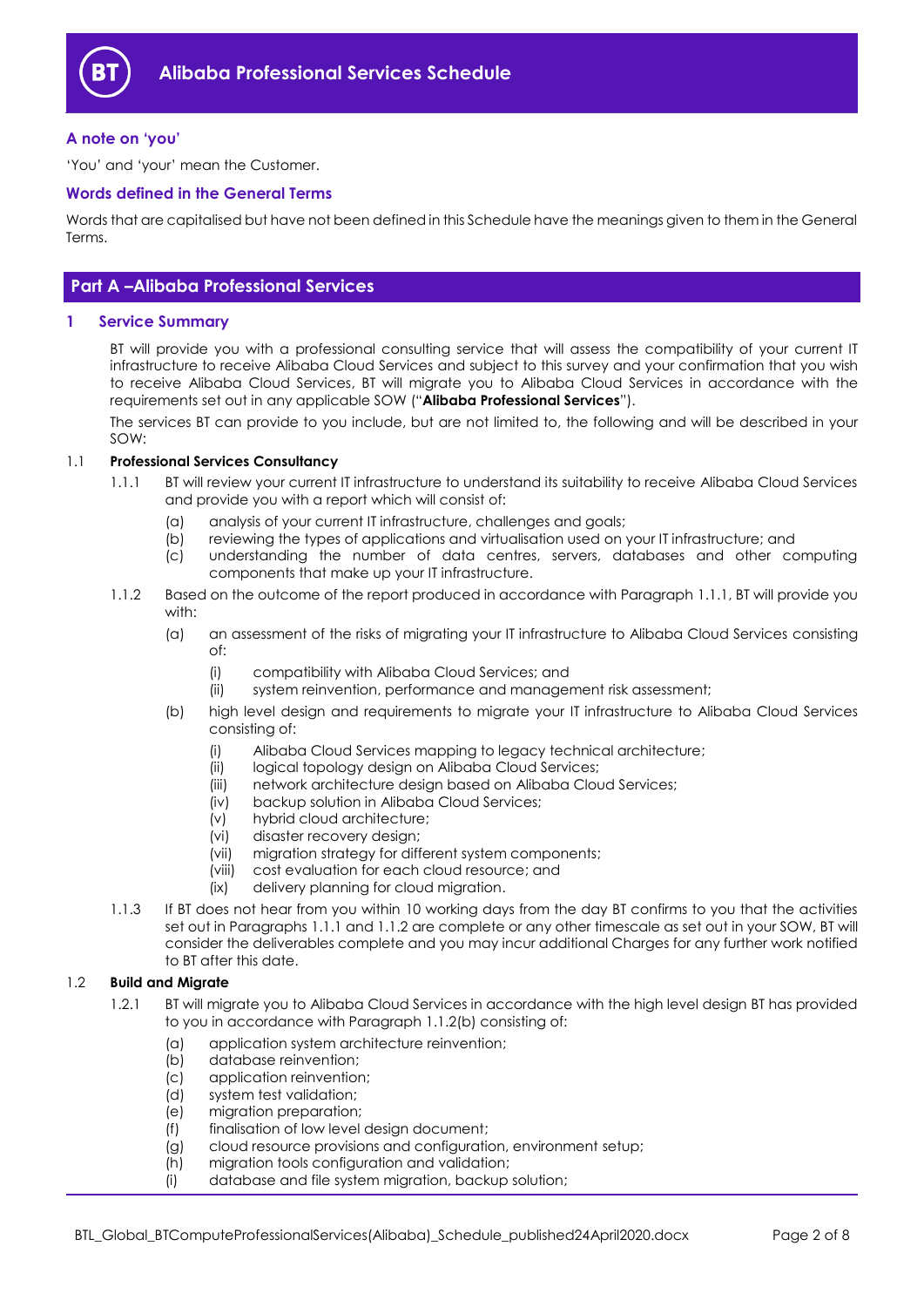

- (j) security service provisions and configuration;
- (k) hybrid cloud architecture implementation;
- (l) disaster recovery architecture implementation;
- (m) delivery of cloud environment deployment information document;
- (n) business verification support, which aims to check if the application could run well in Alibaba Cloud Services;
- (o) data verification, which aims to check if the data is consistent with the legacy system;
- (p) comprehensive testing support on Alibaba Cloud Services;
- (q) infrastructure performance benchmark test, which includes network performance test, computing performance test and storage input and output performance test;
- (r) security test, if needed;
- (s) migration rehearsal and validation, including cloud resource setup, application deployment, database and file system migration and synchronisation validation;
- (t) go-live, traffic and business switchover;
- (u) optimisation and Operation and Maintenance (O&M) service after cutover;
- (v) cloud resource usage monitoring and optimisation; and
- (w) O&M service.
- 1.3 In order for BT to provide you with the Alibaba Professional Services you will ensure that you provide BT with:
	- 1.3.1 all requested information on your current IT infrastructure or any other information that BT reasonably requires in order to provide you with the Alibaba Professional Services; and
	- 1.3.2 access to your current IT infrastructure including ensuring that you have all necessary consents, licences or other authorisations to allow BT to access your current IT infrastructure.
- 1.4 BT will not be liable for any delay in delivering the Alibaba Professional Services if you do not comply with any of the provisions of this Contract.

## <span id="page-2-0"></span>**2 Service Management Boundary**

- <span id="page-2-4"></span>2.1 BT will provide and manage the Alibaba Professional Services in accordance with the terms of this Schedule and as set out in any applicable Order or SOW ("**Service Management Boundary**").
- 2.2 BT will have no responsibility for the Alibaba Professional Services outside the Service Management Boundary, including:
	- 2.2.1 application migration if virtual to virtual or physical to virtual migration isn't feasible for your IT infrastructure;
	- 2.2.2 application verification after migration to Alibaba Cloud Services;
	- 2.2.3 application modernisation (unless expressly agreed with BT as set out in your SOW);
	- 2.2.4 application function and performance testing after migration to Alibaba Cloud Services;
	- 2.2.5 application configuration modification in Alibaba Cloud Services;
	- 2.2.6 operations related to applications during the system cutover, such as application starting and stopping.

## <span id="page-2-1"></span>**3 Specific Terms**

## 3.1 **Changes to the Contract**

- 3.1.1 BT may propose changes to this Schedule or the Charges (or both) by giving you Notice at least 30 days' Notice ("**Notice to Amend**").
- <span id="page-2-2"></span>3.1.2 Within 21 days of any Notice to Amend, you will provide BT Notice:
	- (a) agreeing to the changes BT proposed;
		- (b) requesting revisions to the changes BT proposed, in which case both of us will enter into good faith negotiations; or
	- (c) terminating the applicable SOW and paying BT all Charges owed in accordance with the terms of this Contract and SOW.
- <span id="page-2-3"></span>3.1.3 If we have not reached agreement in accordance with Paragraph [3.1.2\(b\),](#page-2-2) the terms of this Schedule will continue to apply unless you give Notice in accordance with Paragraph [3.1.2\(c\)](#page-2-3) or BT may give Notice of termination, in which case BT will cease delivering the Alibaba Professional Services at a mutually agreed date.

## 3.2 **Changes to SOW**

3.2.1 If you wish to change any already agreed SOW you will provide BT with written notice of the changes you require.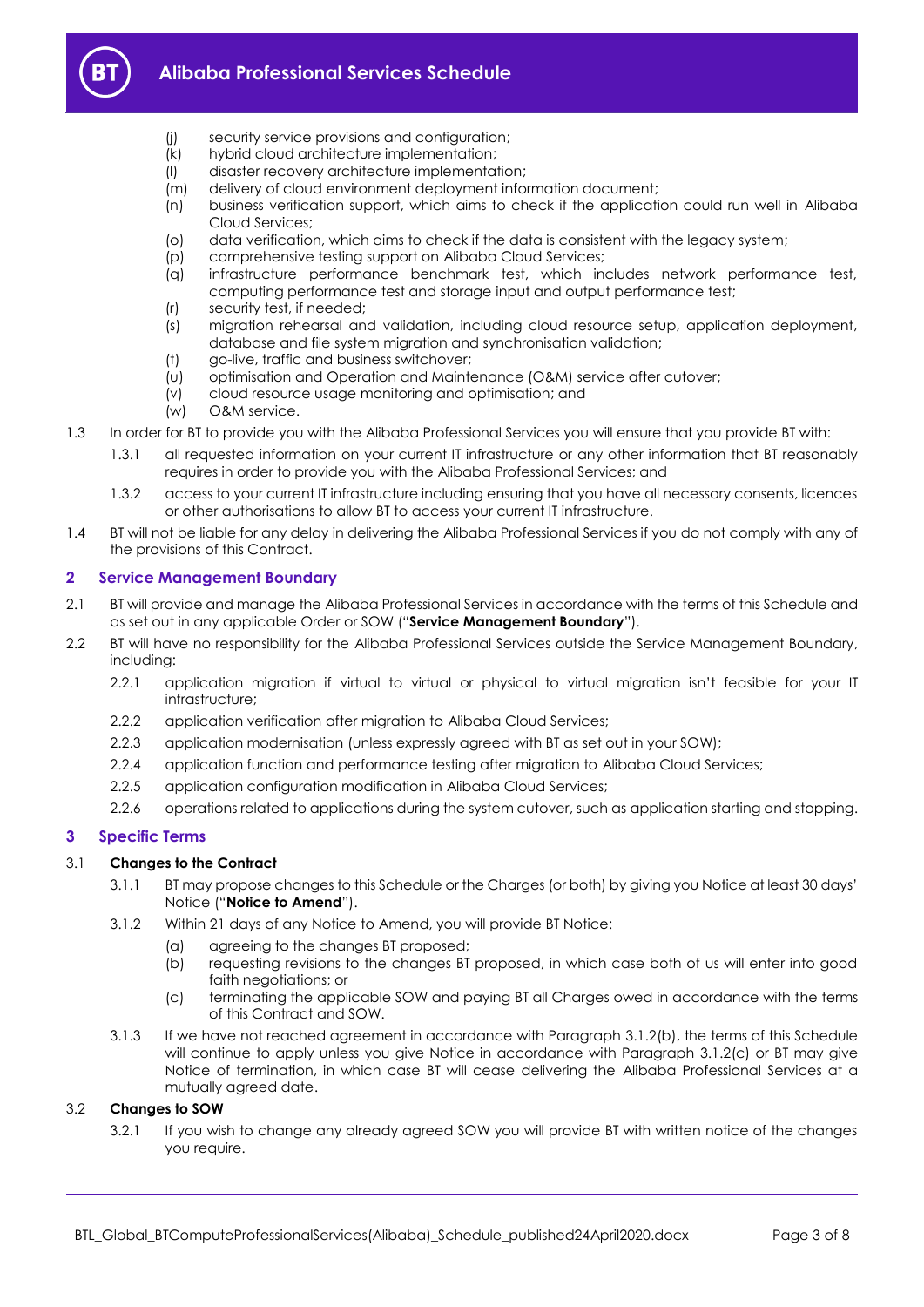

- 3.2.2 BT, in its absolute discretion, will confirm to you if your requested changes to any already agreed SOW can be implemented and if BT approves any changes to the SOW, BT will inform you if this will result in any changes to the Charges payable.
- 3.2.3 Once BT confirms to you that BT can honour your requested changes to any SOW, you will have 15 days to confirm to BT whether you wish to proceed with the changes at the revised Charges.

#### <span id="page-3-0"></span>3.3 **Termination for Convenience**

- 3.3.1 For the purposes of Clause 17 of the General Terms, either of us may, at any time after the Service Start Date and without cause, terminate the Alibaba Professional Services, including any SOWs, by giving 60 days' Notice to the other.
- 3.3.2 If you terminate the Alibaba Professional Services, including any SOWs, in accordance with Paragraph [3.3.1,](#page-3-0) you will pay BT any Charges owed to BT for any deliverables completed as at the date of termination.

#### 3.4 **Invoicing**

- 3.4.1 Charges for Alibaba Professional Services will be invoiced as set out in your SOW.
- 3.4.2 BT may invoice you for any of the following Charges in addition to those set out in any applicable Order or SOW:
	- (a) Charges for expediting provision of the Alibaba Professional Services at your request after BT has informed you of the Customer Committed Date; and
	- (b) any other Charges as set out in any applicable Order or the BT Price List or as otherwise agreed between both of us.

#### 3.5 **Termination Charges**

- 3.5.1 If you terminate the Contract or the Alibaba Professional Services for convenience in accordance with Clause 17 of the General Terms you will pay BT:
	- (a) all outstanding Charges or payments due and payable under the Contract; and
	- (b) any other Charges as set out in any applicable Order or Statement of Work

#### 3.6 **Amendments to the General Terms**

3.6.1 The definition of 'Force Majeure Event' in the Defined Terms section of the General Terms is deleted in its entirety and replaced with the following:

"**Force Majeure Event**" means any event that neither of us can control and that stops or delays one of us from doing something, including, but not limited to:

- (a) natural event including a flood, a storm, lightning, a drought, an earthquake, or seismic activity;
- (b) an epidemic or a pandemic;
- (c) a terrorist attack, civil war, civil commotion or riots, war, the threat of war, preparation for war, an armed conflict, an imposition of sanctions, accidents, an embargo or a breaking-off of diplomatic relations;
- (d) any law made or any action taken by a government or public authority, including not granting or revoking a licence or a consent;
- (e) shortages of transportation, facilities, fuel, energy, labor or materials;
- (f) collapsing buildings, a fire, explosion or accident; or
- (g) any labour or trade dispute, a strike, industrial action or lockouts.
- 3.6.2 Paragraph 19.1 of the General Terms is deleted in its entirety and replaced with the following:

'19.1 If a Force Majeure Event means a Service is completely and continuously unavailable for more than 15 days, either of us may terminate a Service straightaway by giving the other Notice, as long as the Force Majeure Event is still having an effect when the Notice is received, and we will each have to pay the other the amounts referred to in Clause 21.'

3.6.3 Paragraph 23.1 of the General Terms is deleted in its entirety and replaced with the following:

'23.1 except for the payment of any Charges, not be liable for failing to do something they should have done, or for not doing it completely or on time to the extent this is caused by the Force Majeure Event;'

3.6.4 The wording in Clause 2 of the General Terms is deleted and replaced with the following: If there is a conflict between any of the documents, the order of priority, highest first, is: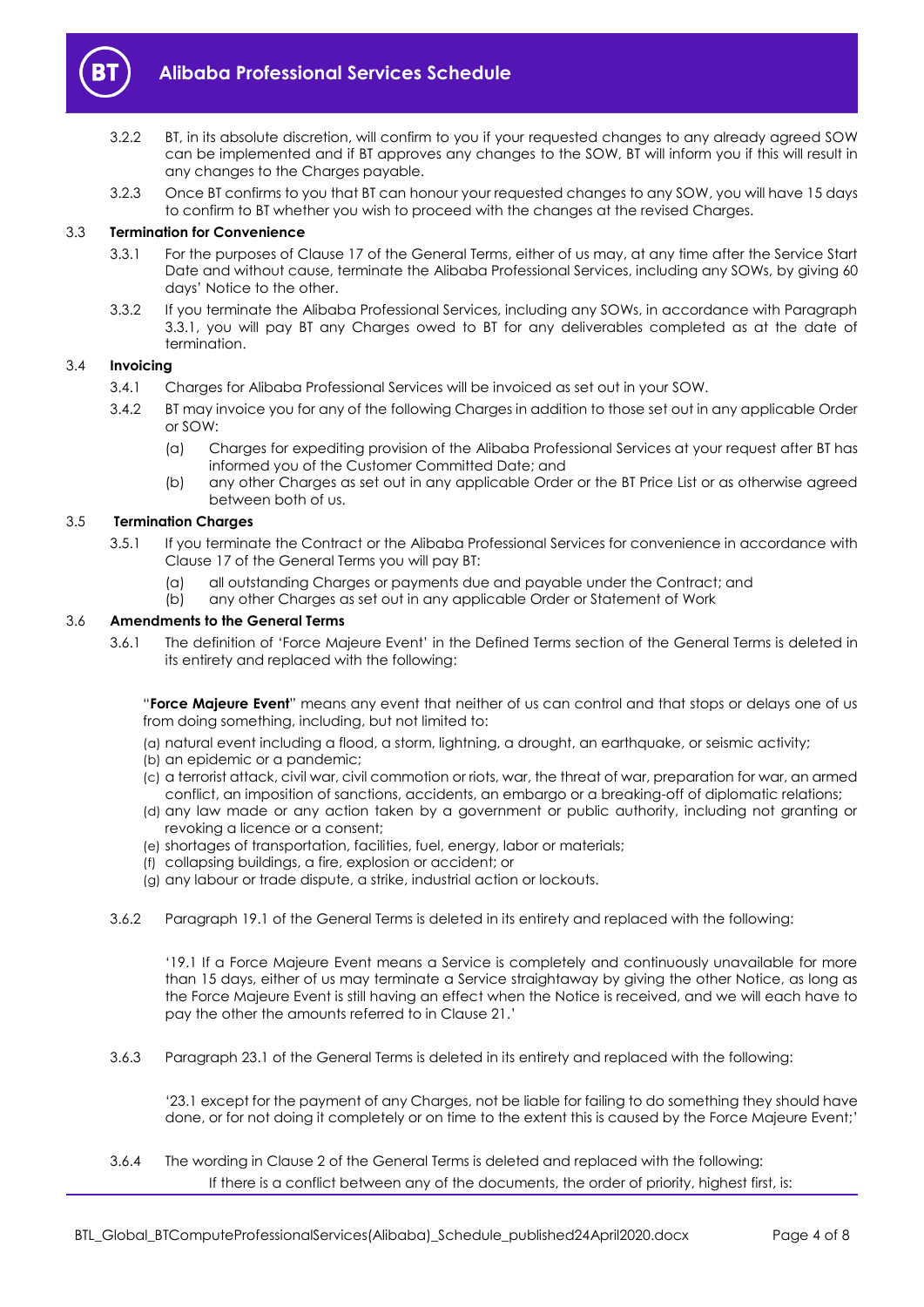

- 2.1 any Statement of Work or Order;
- 2.2 the Schedule;
- 2.3 these General Terms; and
- 2.5 if applicable to a Service, the BT Price List.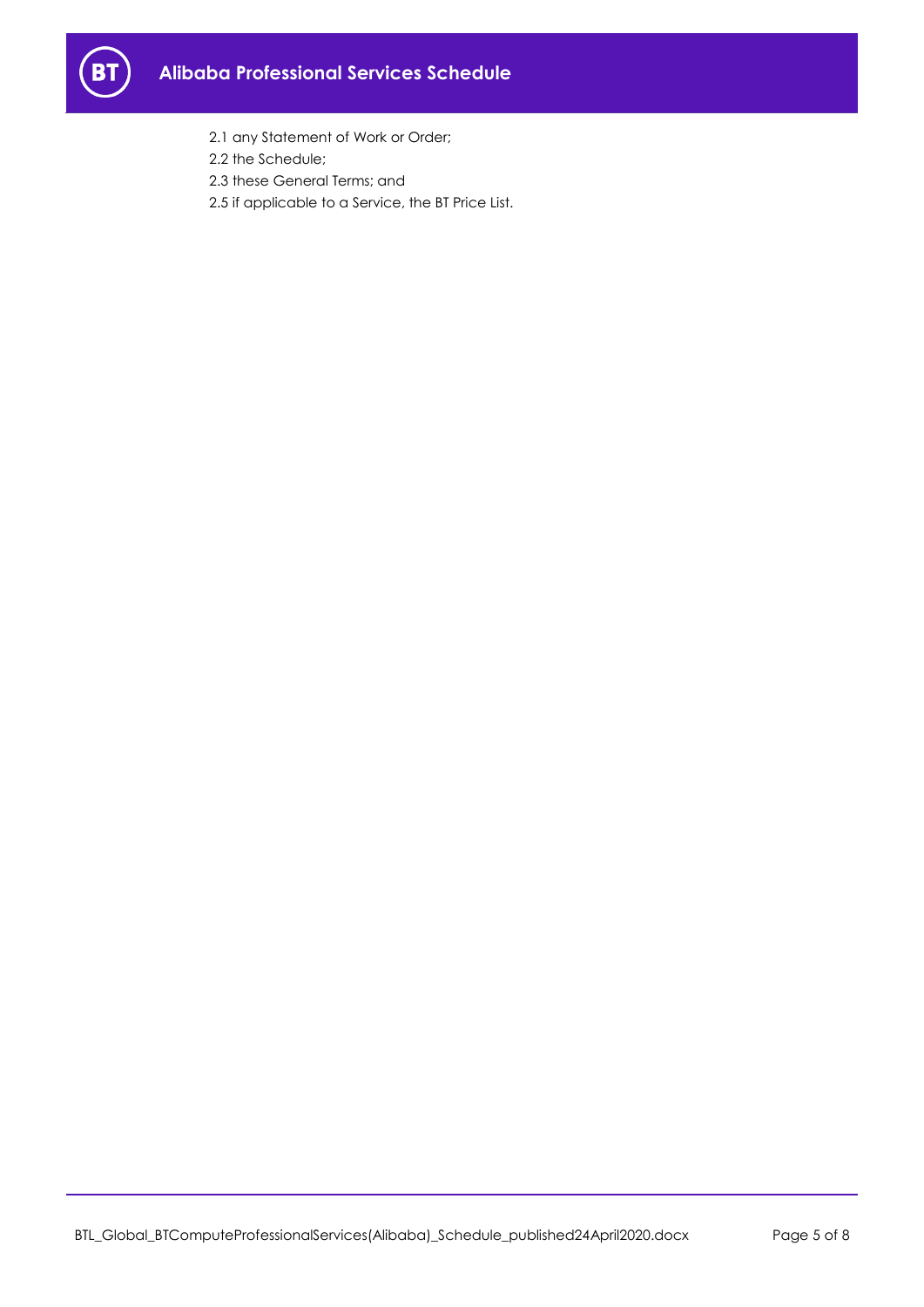

## <span id="page-5-0"></span>**Part B – Service Delivery and Management**

#### <span id="page-5-1"></span>**4 Your Obligations**

#### 4.1 **Service Delivery**

Before the Service Start Date and, where applicable, throughout the provision of the Alibaba Professional Services, you will provide BT with access to any Site(s) during Business Hours, or as otherwise agreed, to enable BT to set up, deliver and manage the Alibaba Professional Services.

#### 4.2 **During Operation**

On and from the Service Start Date, you will:

- 4.2.1 provide BT with access to and use of all information, data, documentation, compute time, facilities, working space and offices services deemed necessary for BT to provide you with the Alibaba Professional Services;
- 4.2.2 provide professional and prompt liaison with BT in order to review progress on delivering the Alibaba Professional Services;
- 4.2.3 monitor and maintain any Customer Equipment connected to the Alibaba Professional Services or used in connection with Alibaba Professional Services;
- 4.2.4 ensure that any Customer Equipment that is connected to the Alibaba Professional Services or that you use, directly or indirectly, in relation to the Alibaba Professional Services is:
	- (a) adequately protected against viruses and other breaches of security;
	- (b) technically compatible with the Alibaba Professional Services and will not harm or damage BT Equipment, the BT Network, or any of BT's suppliers' or subcontractors' network or equipment; and
	- (c) approved and used in accordance with relevant instructions, standards and Applicable Law and any safety and security procedures applicable to the use of that Customer Equipment;
- 4.2.5 immediately disconnect any Customer Equipment, or advise BT to do so at your expense, where Customer Equipment:
	- (a) does not meet any relevant instructions, standards or Applicable Law; or
	- (b) contains or creates material that is in breach of the Acceptable Use Policy and you are contacted by BT about such material,

and redress the issues with the Customer Equipment prior to reconnection to the Alibaba Professional Services.

#### 4.3 **The End of the Service**

On termination of the Alibaba Professional Services by either of us, you will:

- 4.3.1 provide BT with all reasonable assistance necessary to remove any BT Equipment from the Site(s);
- 4.3.2 disconnect any Customer Equipment from BT Equipment located at the Site(s);
- 4.3.3 not dispose of or use BT Equipment other than in accordance with BT's written instructions or authorisation;
- 4.3.4 arrange for any BT Equipment located at the Site(s) to be returned to BT; and
- 4.3.5 be liable for any reasonable costs of recovery that BT incurs in recovering the BT Equipment.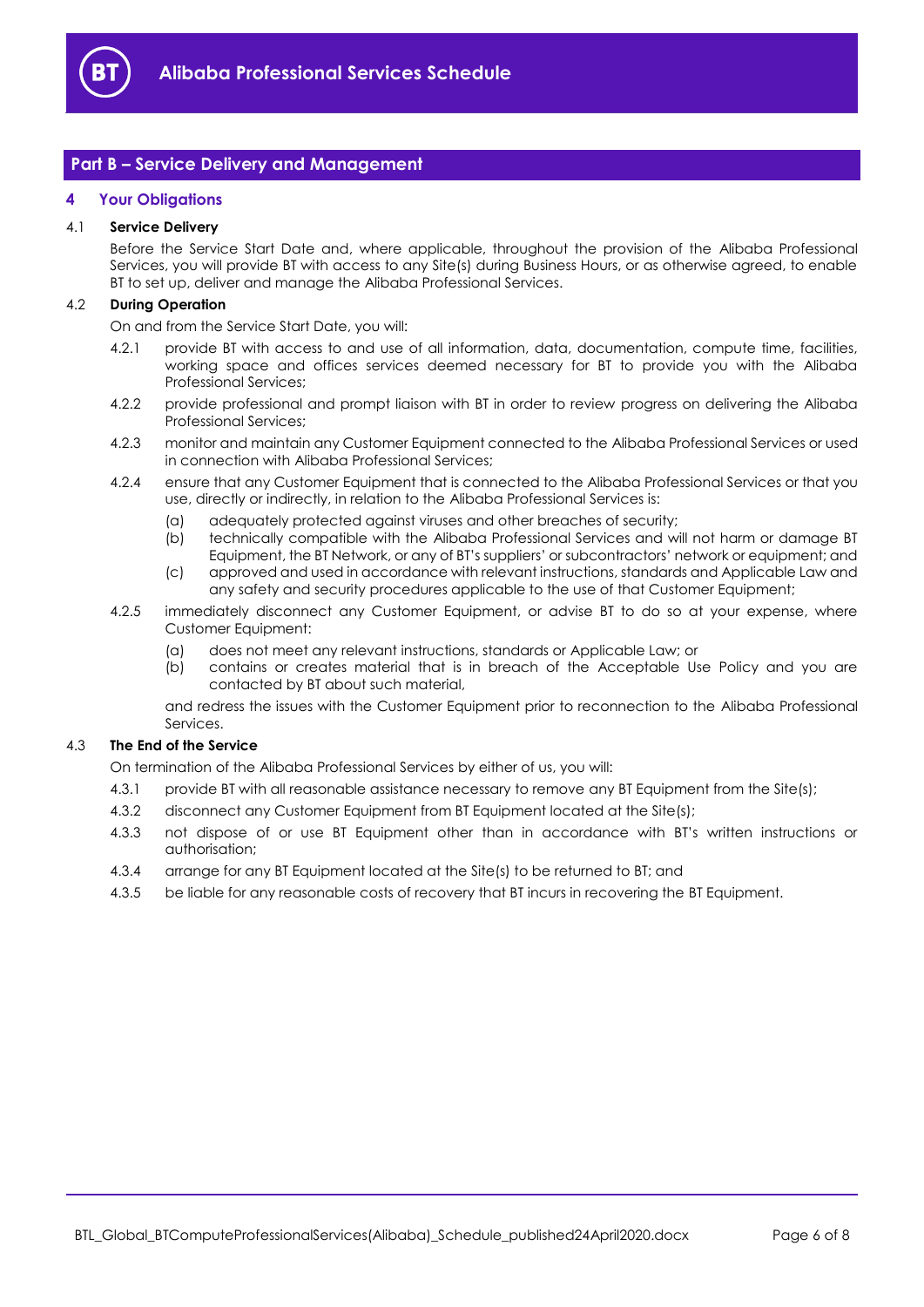

# <span id="page-6-0"></span>**Part C – Service Levels**

## <span id="page-6-1"></span>**5 Service Care Levels**

There are no Service Levels for the Alibaba Professional Services.